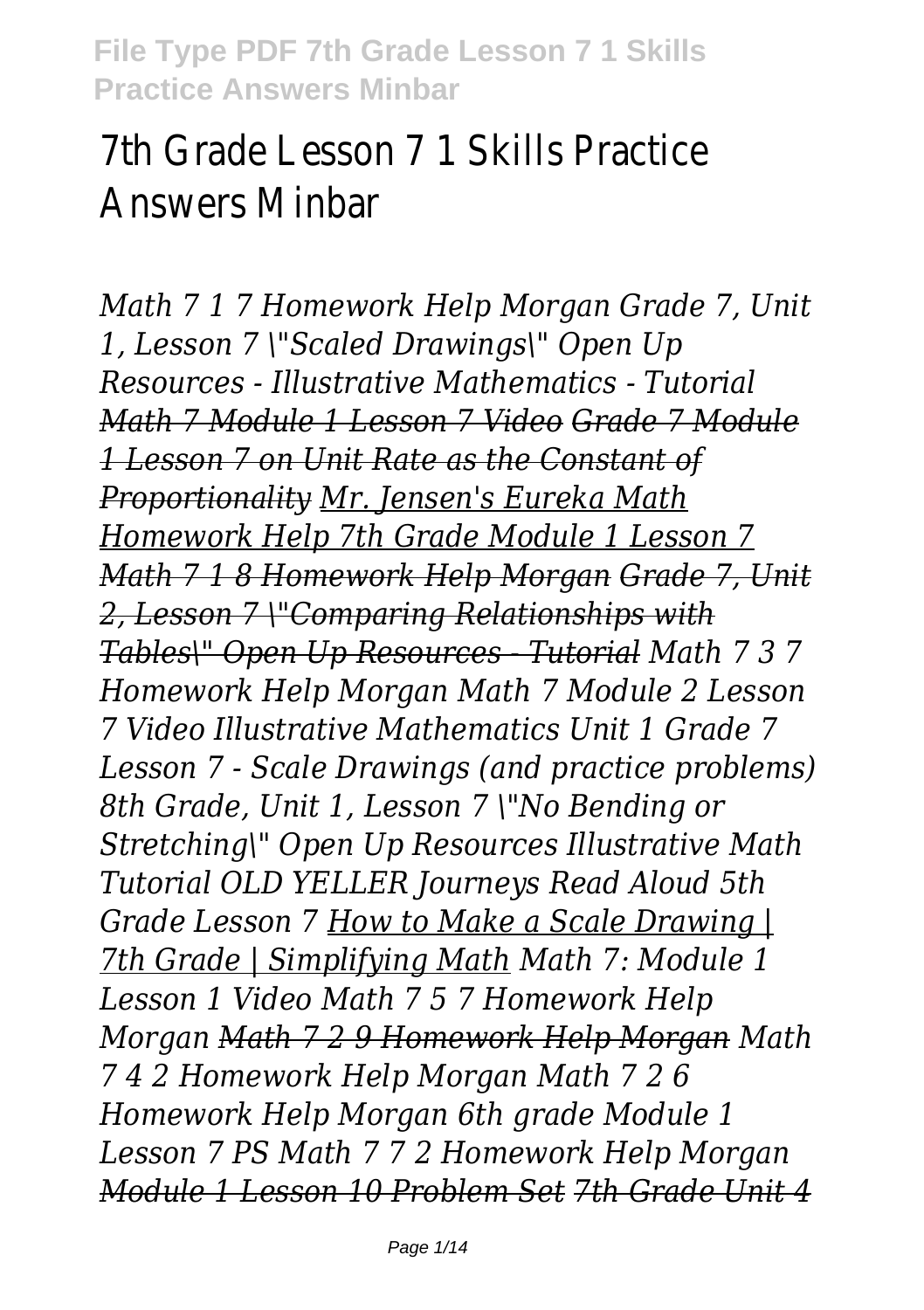*Lesson7 6 1 7 Illustrative Mathematics Grade 6 Unit 1 Lesson 7 Morgan Math 7 4 7 Homework Help Morgan Grade 1 Module 2 Lesson 7*

*lesson 7 homework module 1 grade 3Module 1 Lesson 7 Problem Set Math 7 1 9 Homework Help Morgan Illustrative Mathematics Grade 6 - Unit 1- Lesson 7 Engage NY // Eureka Math Grade 5 Module 1 Lesson 7 Homework 7th Grade Lesson 7 1*

*Learn 7th grade vocabulary english lesson 7 1 with free interactive flashcards. Choose from 500 different sets of 7th grade vocabulary english lesson 7 1 flashcards on Quizlet.*

*7th grade vocabulary english lesson 7 1 Flashcards and ...*

*GRADE 7 LESSON 7Page 1 of 2 Understanding Addition with Negative Integers 1Between the time Iko woke up and lunchtime, the temperature rose by 11°. Then by the time he went to bed, the temperature dropped by 14 °.*

*Grade 7 Mathematics - Microsoft W.7.1: Write arguments to support claims with clear reasons and relevant evidence. BetterLesson ... 59 Lessons. View child tags. Oreo Argument - Part 1. 7th Grade ELA » Unit: Argument - Part 1. Big Idea: A recipe will help us make our own. Standards. RI.7.6 RI.7.8 W.7.1* Page 2/14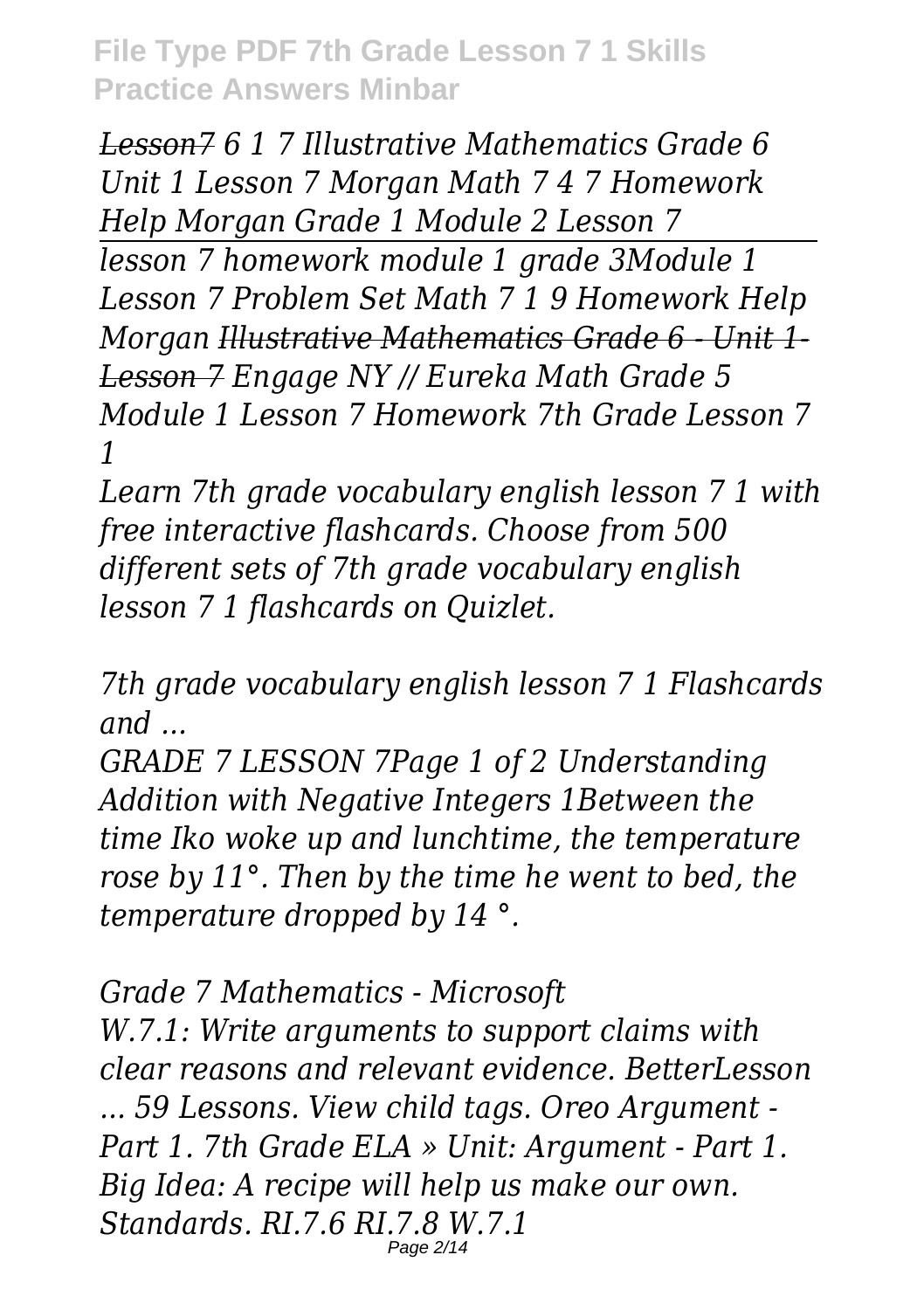*W.7.1 | English / Language Arts | BetterLesson RECENT SEARCHES. 7th Grade Math Lessons : 7.NS.A.1.B Show Description*

*7th Grade Lessons | 7.NS.A.1.B | Teacher Advisor Grade 7 Lesson 1. articulate. crux. debris. decry. adj. well-spoken; clear... syn: eloquent; coherent... (ant: tongue-t…. n. the main or most important point or feature ... syn: core; roo…. n. scattered remnants; rubble... syn: ruins; waste. v. to condemn or disapprove openly... syn: denounce; condemn... (ant….*

*7th grade 7 lesson 1 Flashcards and Study Sets | Quizlet*

*Kindergarten 1st Grade 2nd Grade 3rd Grade 4th Grade 5th Grade 6th Grade 7th Grade 8th Grade 9th Grade 10th Grade 11th Grade 12th Grade Mathematics. ... Lesson 7. Download Lesson 7 Created with Sketch. All Lessons Created with Sketch. Unit 1: Proportional Relationships. Topic A: Representing Proportional Relationships in Tables, Equations, and ...*

*Match Fishtank - 7th Grade - Unit 1: Proportional ... Grade 7 ELA Lessons. 7th Grade ELA Lessons. Lumos Learning provides a bunch of Free Practice* Page 3/14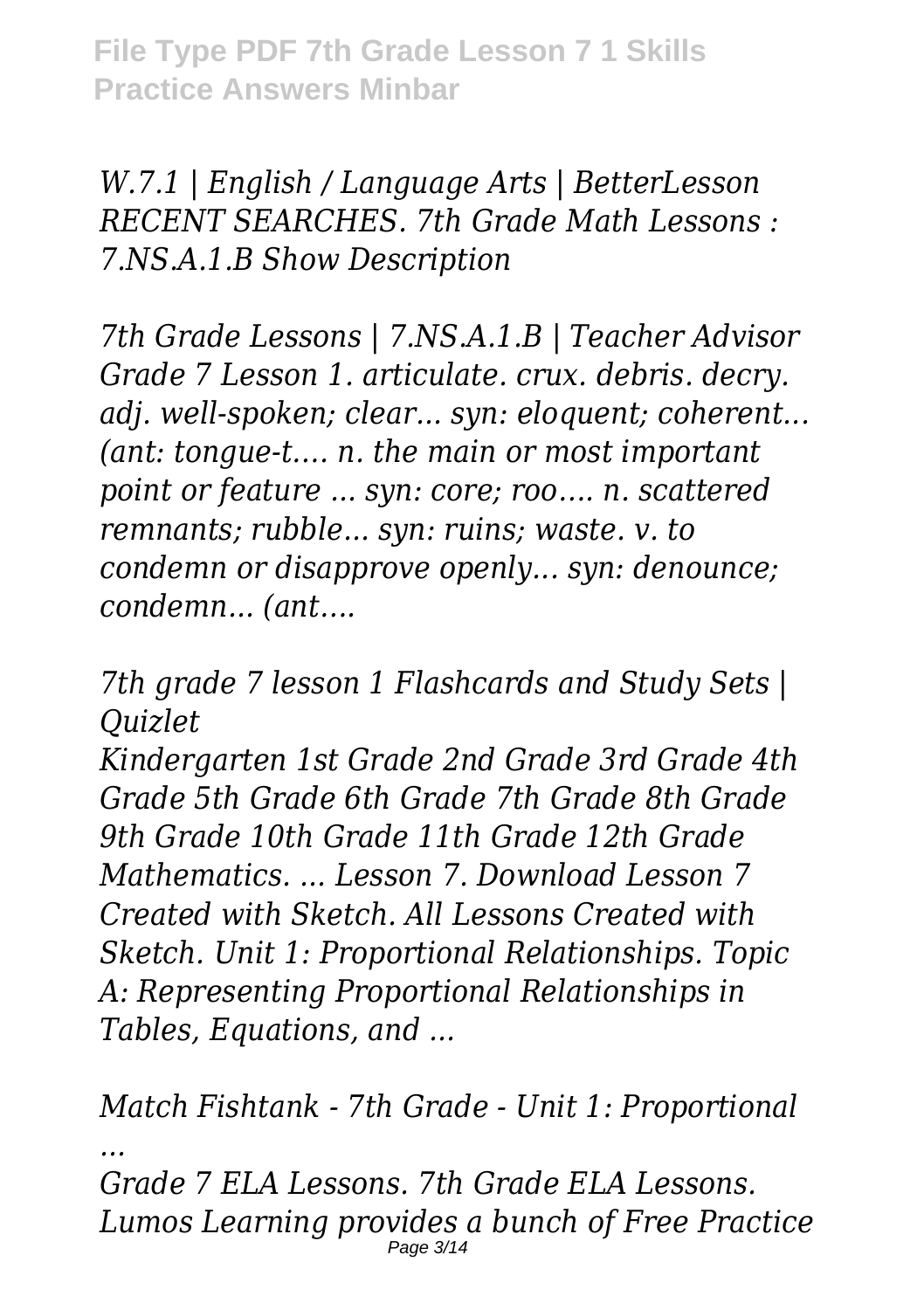*Tests and Sample Questions which are designed to familiarize students with the learning standards and new item types. Find free 7th grade ELA lessons shared by teachers… 7th Grade ELA Worksheets.*

*Grade 7 ELA Lessons – Lessons and Assessments SUGGESTED STANDARDS: GRADE RANGE - 7th GRADE CCSS.ELA-LITERACY.RI.7.1- Cite several pieces of textual evidence to support analysis of what the text says explicitly as well as inferences drawn from the text.*

#### *7th GRADE INQUIRY BASED LESSON PLAN I AM ROOTS*

*Learn seventh grade math for free—proportions, algebra basics, arithmetic with negative numbers, probability, circles, and more. Full curriculum of exercises and videos.*

*7th Grade Math | Khan Academy Grade 7 Mathematics Module 1: Ratios and Proportional Relationship. In this 30-day Grade 7 module, students build upon sixth grade reasoning of ratios and rates to formally define proportional relationships and the constant of proportionality. Students explore multiple representations of proportional relationships by looking at tables, graphs, equations, and verbal descriptions.* Page 4/14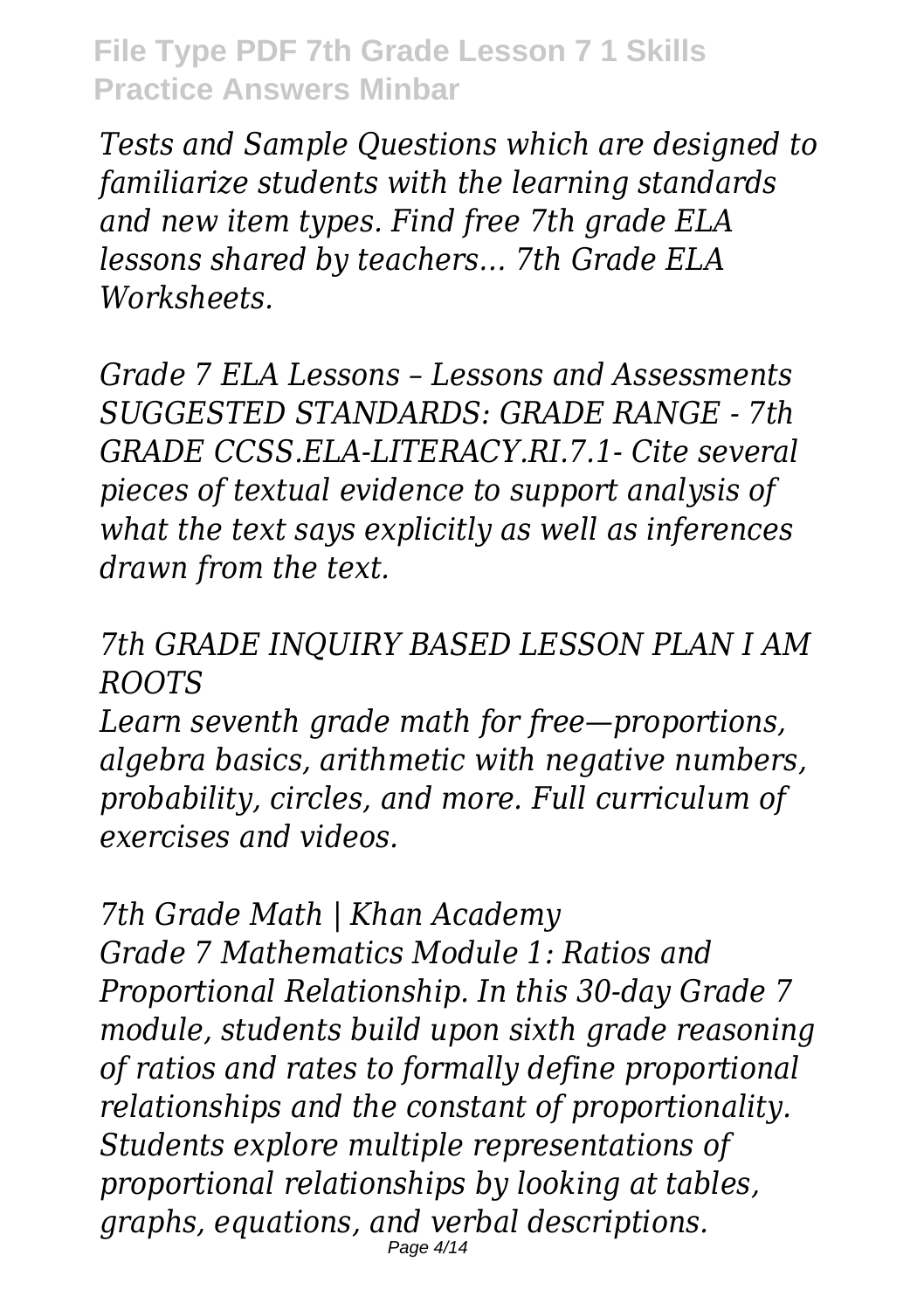*Grade 7 Mathematics Module 1 | EngageNY Identify control and experimental groups. 2. Identify independent and dependent variables. 3. Identify the experimental question. 4. Identify questions that can be investigated with a set of materials. 5. Understand an experimental protocol about plant growth.*

*IXL | Learn 7th grade science*

*3rd Grade 4th Grade 5th Grade 6th Grade 7th Grade 8th Grade Algebra 1 Geometry Algebra 2 Teacher Tools. Created with Sketch. ... EngageNY Mathematics Grade 7 Mathematics > Module 1 > Topic A > Lesson 3 — Exercise 4. Grade 7 Mathematics > Module 1 > Topic A > Lesson 3 of the New York State Common Core Mathematics Curriculum from EngageNY and ...*

*Match Fishtank - 7th Grade - Unit 1: Proportional*

*...*

*7.SP.A.1 — Understand that statistics can be used to gain information about a population by examining a sample of the population; generalizations about a population from a sample are valid only if the sample is representative of that population. Understand that random sampling tends to produce representative samples and support valid inferences.* Page 5/14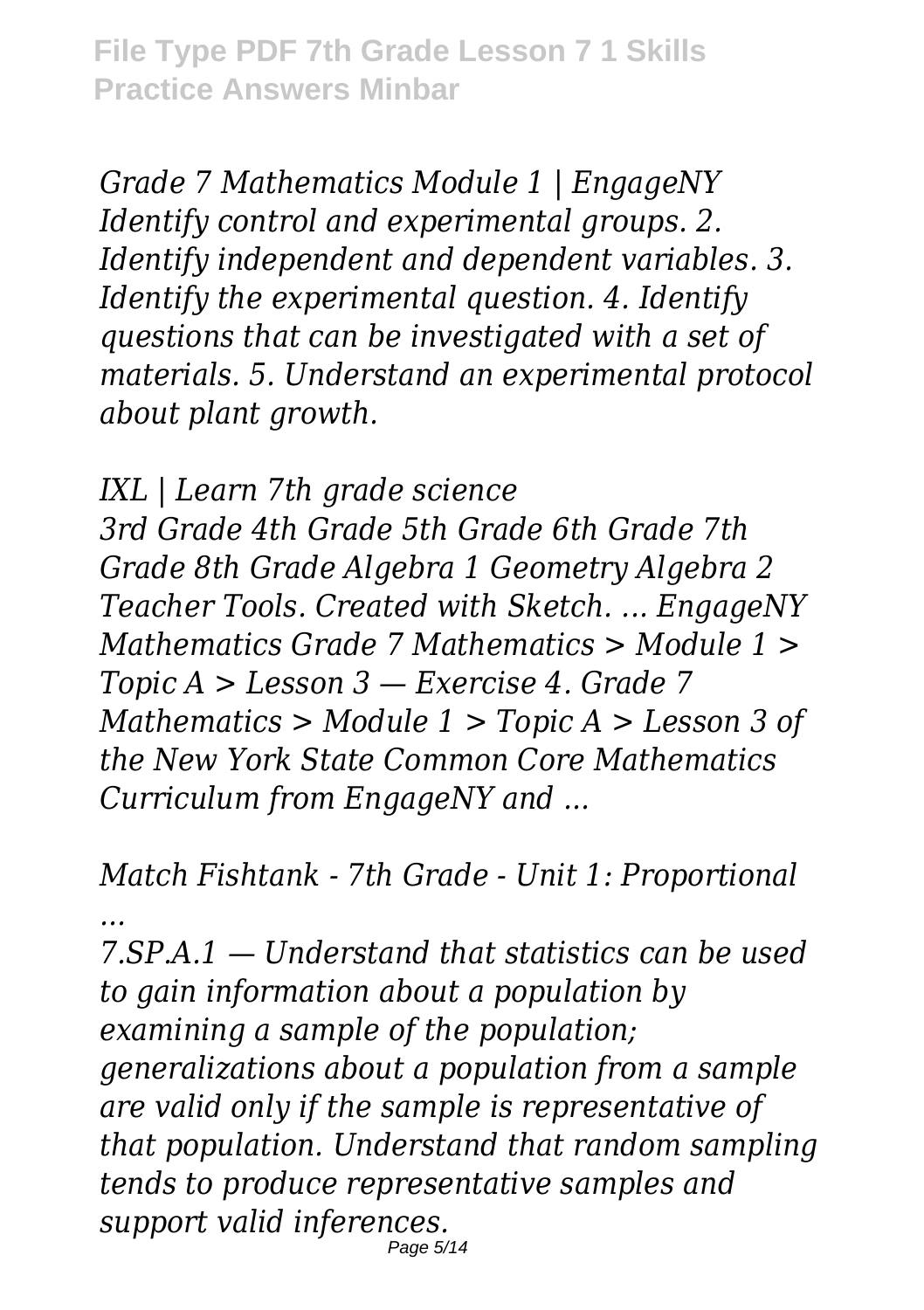# *Match Fishtank - 7th Grade - Unit 7: Statistics - Lesson 1*

*7.EE.A.1 — Apply properties of operations as strategies to add, subtract, factor, and expand linear expressions with rational coefficients. Search 7.NS.A.3 — Solve real-world and mathematical problems involving the four operations with rational numbers.*

*Match Fishtank - 7th Grade - Unit 3: Numerical and ...*

*This lesson approaches standards 7.RP.1 and 7.RP.2 by reviewing concepts and skills from 6th grade standards in the Ratios and Proportions domain. These standards are foundational to this 7th grade unit, and will support students in later lessons.*

*Match Fishtank - 7th Grade - Unit 1: Proportional ...*

*lesson 7 1 skills practice 7th grade answers Media Publishing eBook, ePub, Kindle PDF View ID b448977eb May 08, 2020 By Evan Hunter 2012 1214 pm extra practice on 1 1 which was at the beginning of chapter 2 learn seventh grade math for free proportions algebra basics arithmetic with negative numbers probability circles and more full*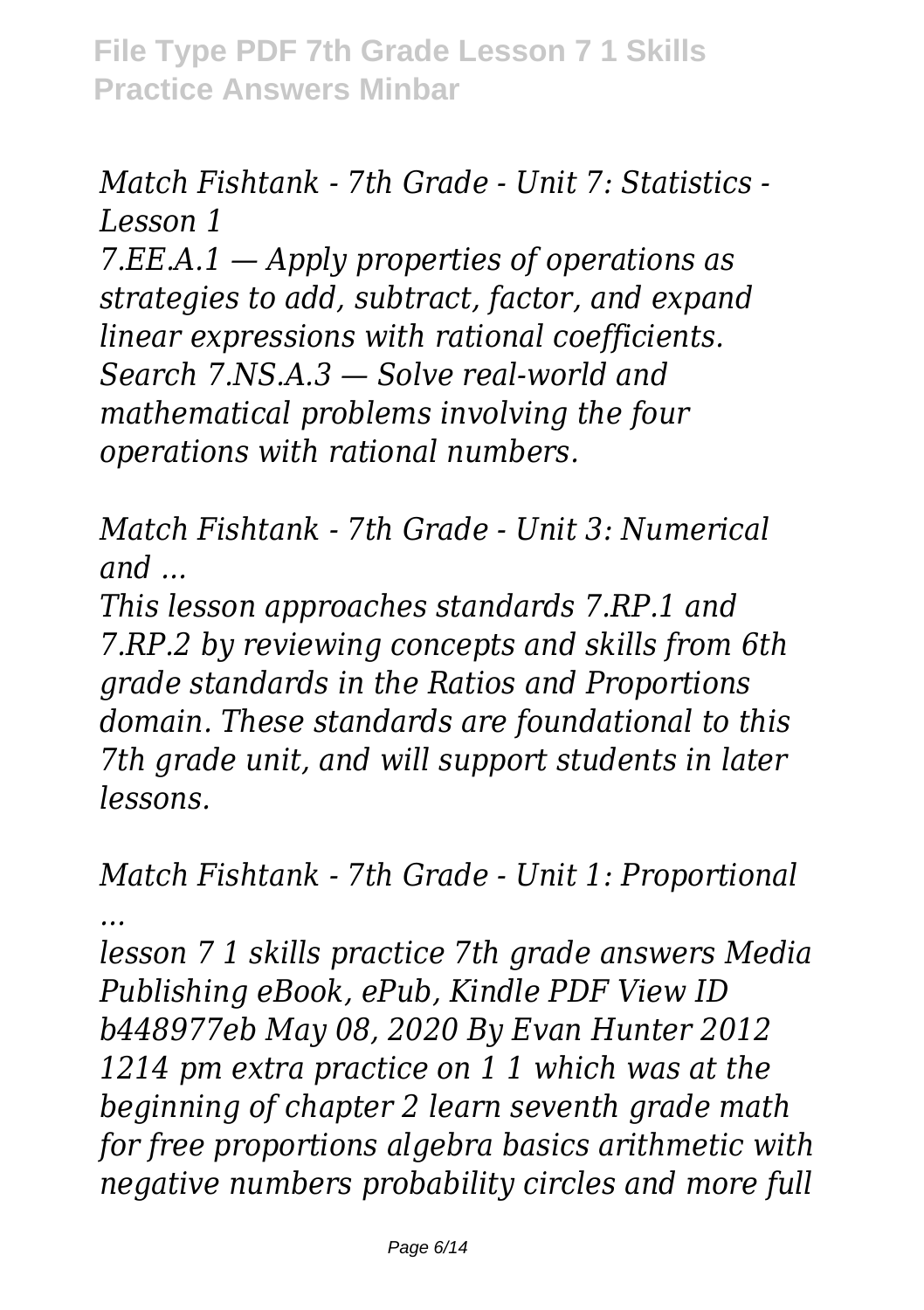*Lesson 7 1 Skills Practice 7th Grade Answers [PDF]*

*Understand that the probability of an event ranges from 0, impossible, to 1, certain, with various levels of likelihood in between. Understand that an event that is equally likely or equally unlikely has a probability of about 0.5 or. 1 2. . Categorize and order the probabilities of events by their likelihood.*

*Match Fishtank - 7th Grade - Unit 8: Probability - Lesson 1 7th Grade Science - Lesson 1*

*7th Grade Science - Lesson 1 - YouTube 7th grade Chapter 7 Lesson 6 Solve One-Step Inequalities*

*Math 7 1 7 Homework Help Morgan Grade 7, Unit 1, Lesson 7 \"Scaled Drawings\" Open Up Resources - Illustrative Mathematics - Tutorial Math 7 Module 1 Lesson 7 Video Grade 7 Module 1 Lesson 7 on Unit Rate as the Constant of Proportionality Mr. Jensen's Eureka Math Homework Help 7th Grade Module 1 Lesson 7 Math 7 1 8 Homework Help Morgan Grade 7, Unit 2, Lesson 7 \"Comparing Relationships with* Page 7/14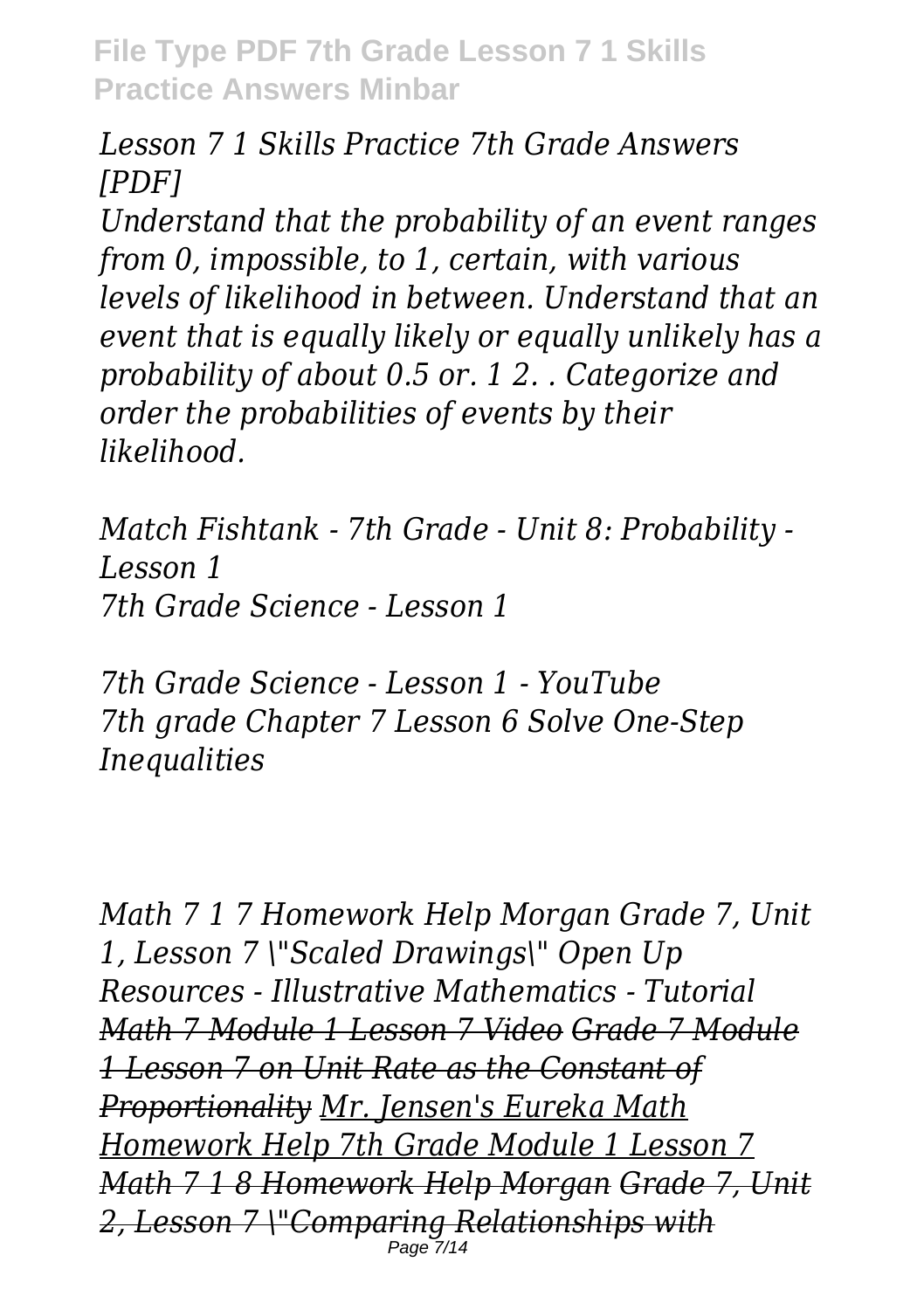*Tables\" Open Up Resources - Tutorial Math 7 3 7 Homework Help Morgan Math 7 Module 2 Lesson 7 Video Illustrative Mathematics Unit 1 Grade 7 Lesson 7 - Scale Drawings (and practice problems) 8th Grade, Unit 1, Lesson 7 \"No Bending or Stretching\" Open Up Resources Illustrative Math Tutorial OLD YELLER Journeys Read Aloud 5th Grade Lesson 7 How to Make a Scale Drawing | 7th Grade | Simplifying Math Math 7: Module 1 Lesson 1 Video Math 7 5 7 Homework Help Morgan Math 7 2 9 Homework Help Morgan Math 7 4 2 Homework Help Morgan Math 7 2 6 Homework Help Morgan 6th grade Module 1 Lesson 7 PS Math 7 7 2 Homework Help Morgan Module 1 Lesson 10 Problem Set 7th Grade Unit 4 Lesson7 6 1 7 Illustrative Mathematics Grade 6 Unit 1 Lesson 7 Morgan Math 7 4 7 Homework Help Morgan Grade 1 Module 2 Lesson 7 lesson 7 homework module 1 grade 3Module 1 Lesson 7 Problem Set Math 7 1 9 Homework Help Morgan Illustrative Mathematics Grade 6 - Unit 1- Lesson 7 Engage NY // Eureka Math Grade 5 Module 1 Lesson 7 Homework 7th Grade Lesson 7 1*

*Learn 7th grade vocabulary english lesson 7 1 with free interactive flashcards. Choose from 500 different sets of 7th grade vocabulary english lesson 7 1 flashcards on Quizlet.*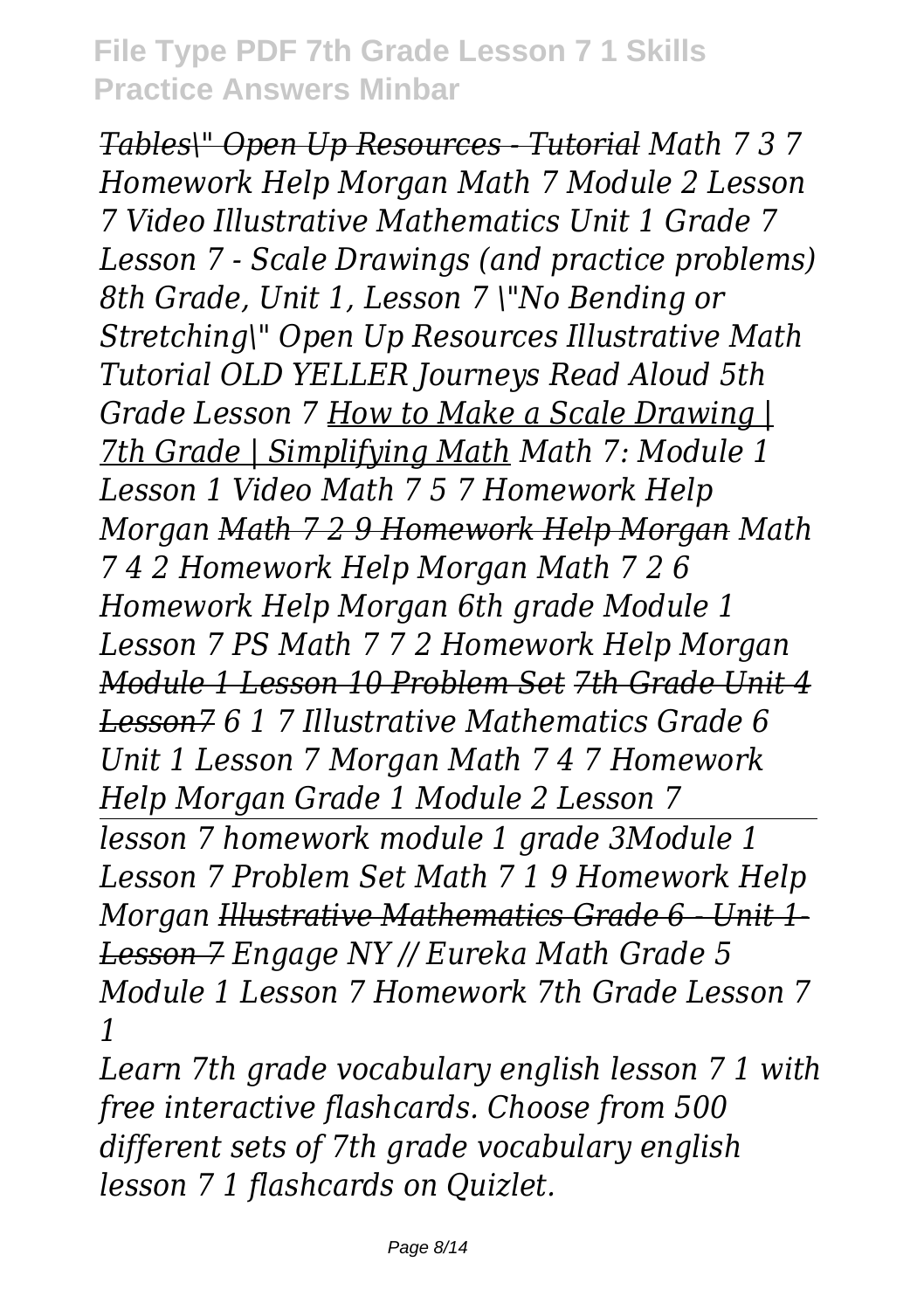*7th grade vocabulary english lesson 7 1 Flashcards and ...*

*GRADE 7 LESSON 7Page 1 of 2 Understanding Addition with Negative Integers 1Between the time Iko woke up and lunchtime, the temperature rose by 11°. Then by the time he went to bed, the temperature dropped by 14 °.*

*Grade 7 Mathematics - Microsoft W.7.1: Write arguments to support claims with clear reasons and relevant evidence. BetterLesson ... 59 Lessons. View child tags. Oreo Argument - Part 1. 7th Grade ELA » Unit: Argument - Part 1. Big Idea: A recipe will help us make our own. Standards. RI.7.6 RI.7.8 W.7.1*

*W.7.1 | English / Language Arts | BetterLesson RECENT SEARCHES. 7th Grade Math Lessons : 7.NS.A.1.B Show Description*

*7th Grade Lessons | 7.NS.A.1.B | Teacher Advisor Grade 7 Lesson 1. articulate. crux. debris. decry. adj. well-spoken; clear... syn: eloquent; coherent... (ant: tongue-t…. n. the main or most important point or feature ... syn: core; roo…. n. scattered remnants; rubble... syn: ruins; waste. v. to condemn or disapprove openly... syn: denounce; condemn... (ant….*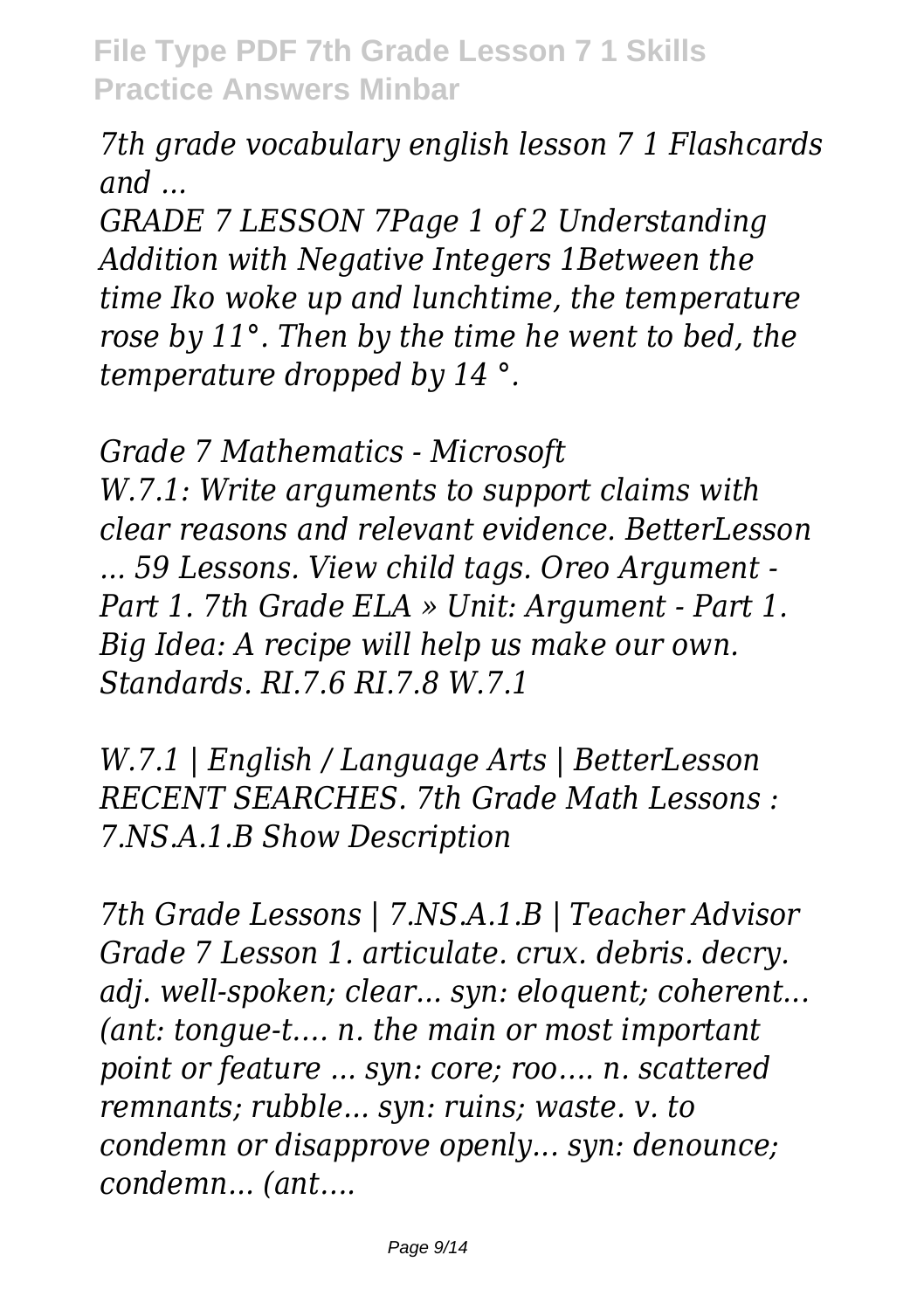*7th grade 7 lesson 1 Flashcards and Study Sets | Quizlet*

*Kindergarten 1st Grade 2nd Grade 3rd Grade 4th Grade 5th Grade 6th Grade 7th Grade 8th Grade 9th Grade 10th Grade 11th Grade 12th Grade Mathematics. ... Lesson 7. Download Lesson 7 Created with Sketch. All Lessons Created with Sketch. Unit 1: Proportional Relationships. Topic A: Representing Proportional Relationships in Tables, Equations, and ...*

*Match Fishtank - 7th Grade - Unit 1: Proportional ...*

*Grade 7 ELA Lessons. 7th Grade ELA Lessons. Lumos Learning provides a bunch of Free Practice Tests and Sample Questions which are designed to familiarize students with the learning standards and new item types. Find free 7th grade ELA lessons shared by teachers… 7th Grade ELA Worksheets.*

*Grade 7 ELA Lessons – Lessons and Assessments SUGGESTED STANDARDS: GRADE RANGE - 7th GRADE CCSS.ELA-LITERACY.RI.7.1- Cite several pieces of textual evidence to support analysis of what the text says explicitly as well as inferences drawn from the text.*

*7th GRADE INQUIRY BASED LESSON PLAN I AM* Page 10/14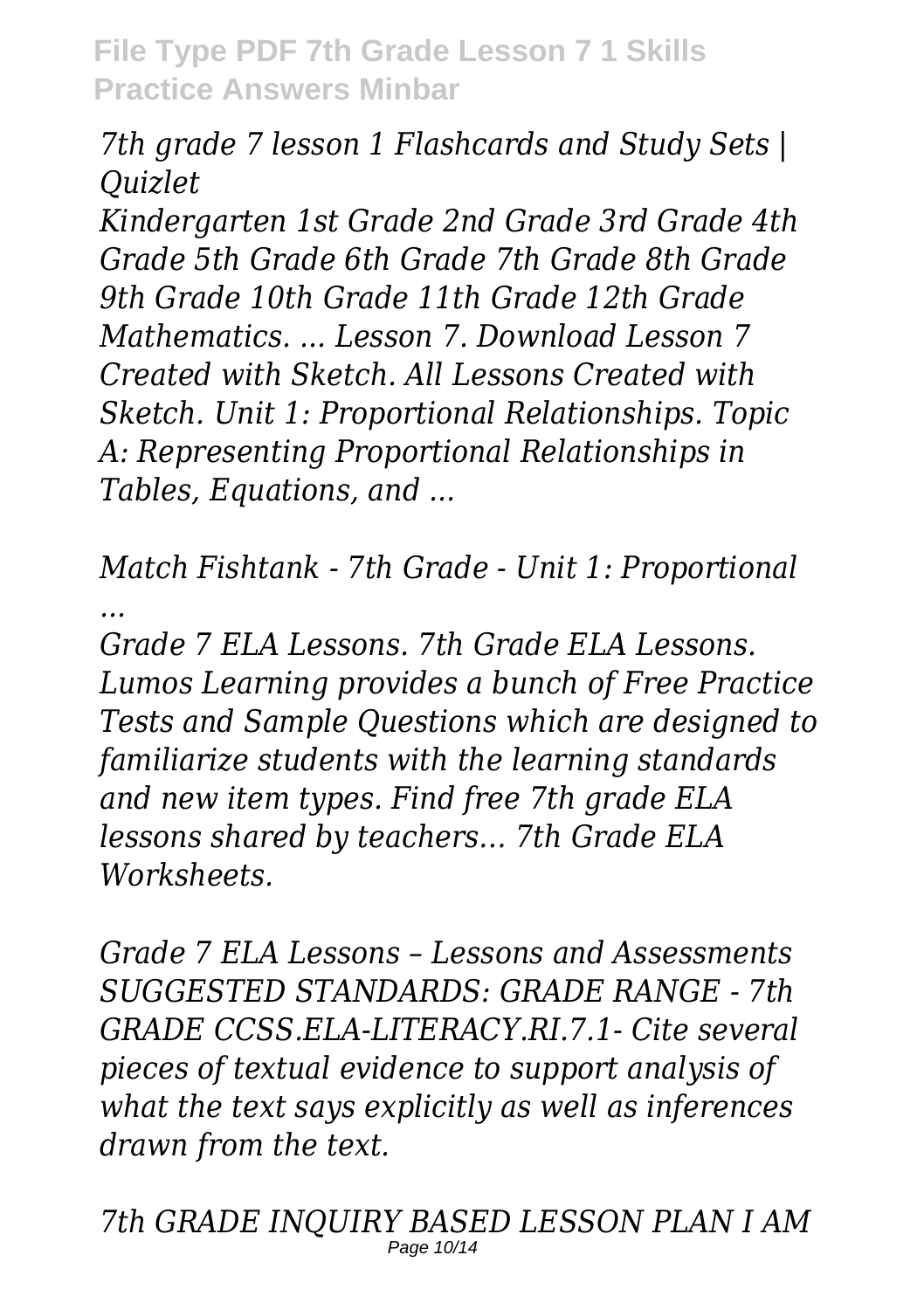# *ROOTS*

*Learn seventh grade math for free—proportions, algebra basics, arithmetic with negative numbers, probability, circles, and more. Full curriculum of exercises and videos.*

*7th Grade Math | Khan Academy Grade 7 Mathematics Module 1: Ratios and Proportional Relationship. In this 30-day Grade 7 module, students build upon sixth grade reasoning of ratios and rates to formally define proportional relationships and the constant of proportionality. Students explore multiple representations of proportional relationships by looking at tables, graphs, equations, and verbal descriptions.*

*Grade 7 Mathematics Module 1 | EngageNY Identify control and experimental groups. 2. Identify independent and dependent variables. 3. Identify the experimental question. 4. Identify questions that can be investigated with a set of materials. 5. Understand an experimental protocol about plant growth.*

*IXL | Learn 7th grade science 3rd Grade 4th Grade 5th Grade 6th Grade 7th Grade 8th Grade Algebra 1 Geometry Algebra 2 Teacher Tools. Created with Sketch. ... EngageNY Mathematics Grade 7 Mathematics > Module 1 >* Page 11/14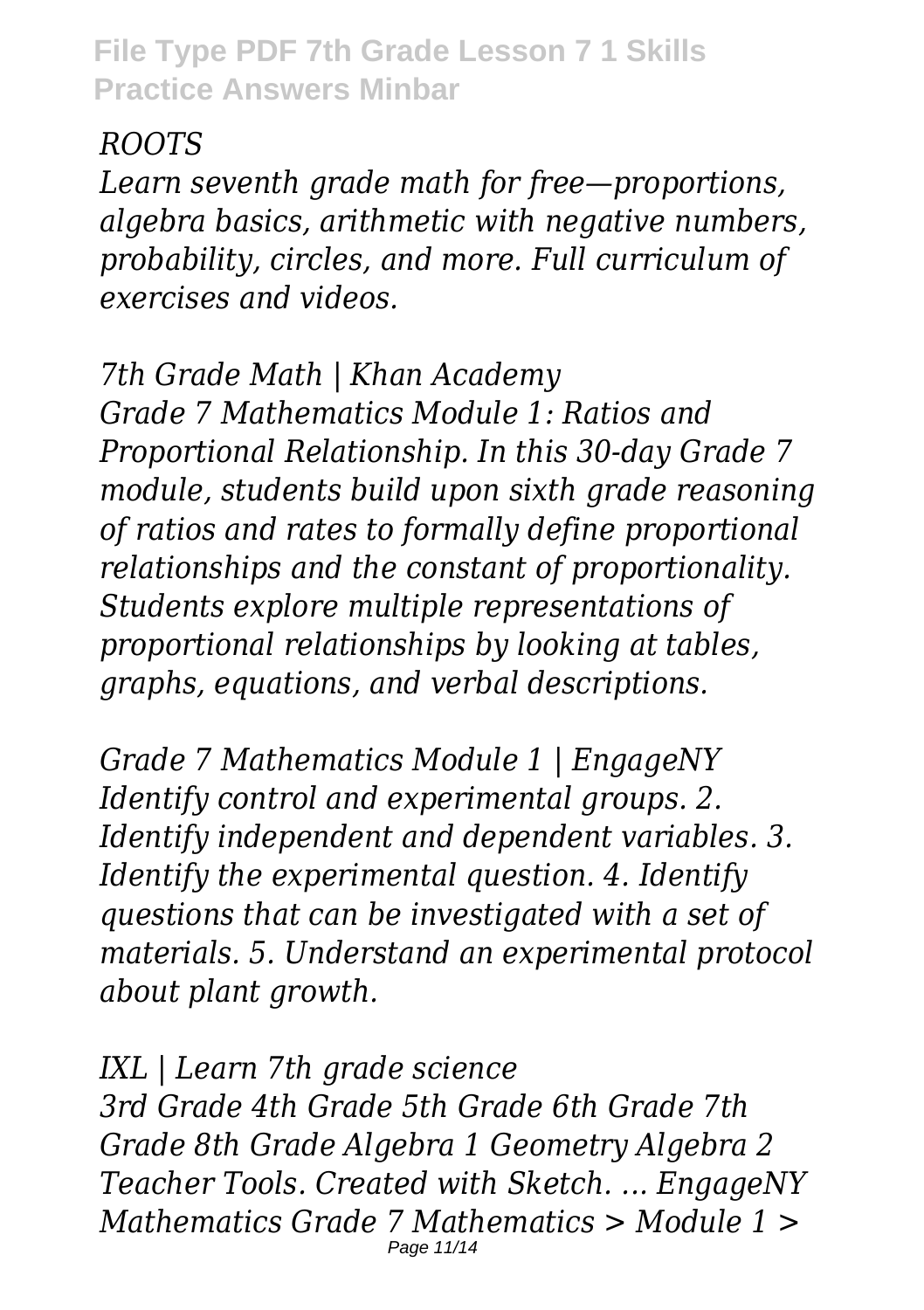*Topic A > Lesson 3 — Exercise 4. Grade 7 Mathematics > Module 1 > Topic A > Lesson 3 of the New York State Common Core Mathematics Curriculum from EngageNY and ...*

*Match Fishtank - 7th Grade - Unit 1: Proportional ...*

*7.SP.A.1 — Understand that statistics can be used to gain information about a population by examining a sample of the population; generalizations about a population from a sample are valid only if the sample is representative of that population. Understand that random sampling tends to produce representative samples and support valid inferences.*

*Match Fishtank - 7th Grade - Unit 7: Statistics - Lesson 1*

*7.EE.A.1 — Apply properties of operations as strategies to add, subtract, factor, and expand linear expressions with rational coefficients. Search 7.NS.A.3 — Solve real-world and mathematical problems involving the four operations with rational numbers.*

*Match Fishtank - 7th Grade - Unit 3: Numerical and ...*

*This lesson approaches standards 7.RP.1 and 7.RP.2 by reviewing concepts and skills from 6th* Page 12/14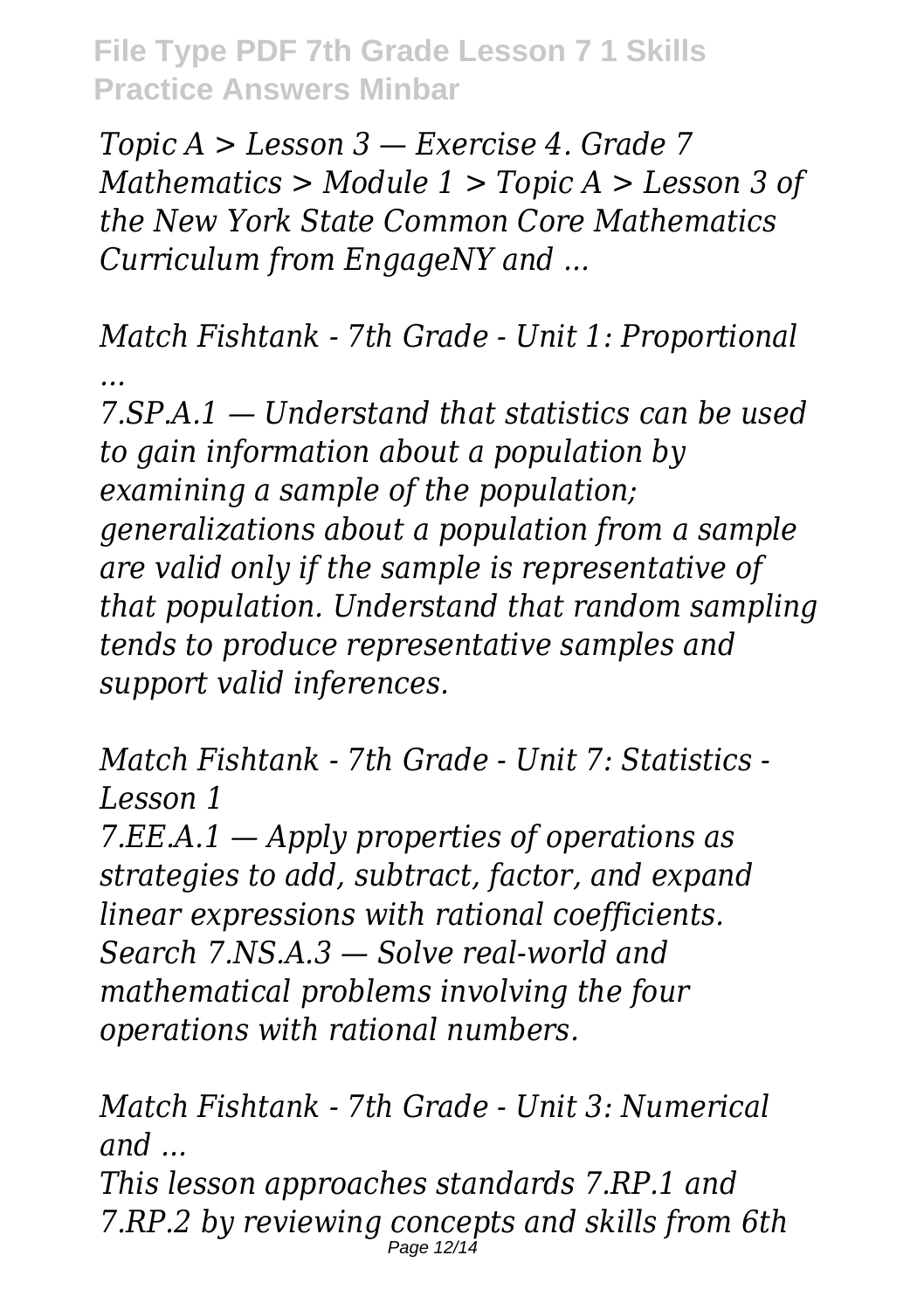*grade standards in the Ratios and Proportions domain. These standards are foundational to this 7th grade unit, and will support students in later lessons.*

*Match Fishtank - 7th Grade - Unit 1: Proportional ...*

*lesson 7 1 skills practice 7th grade answers Media Publishing eBook, ePub, Kindle PDF View ID b448977eb May 08, 2020 By Evan Hunter 2012 1214 pm extra practice on 1 1 which was at the beginning of chapter 2 learn seventh grade math for free proportions algebra basics arithmetic with negative numbers probability circles and more full*

*Lesson 7 1 Skills Practice 7th Grade Answers [PDF]*

*Understand that the probability of an event ranges from 0, impossible, to 1, certain, with various levels of likelihood in between. Understand that an event that is equally likely or equally unlikely has a probability of about 0.5 or. 1 2. . Categorize and order the probabilities of events by their likelihood.*

*Match Fishtank - 7th Grade - Unit 8: Probability - Lesson 1 7th Grade Science - Lesson 1*